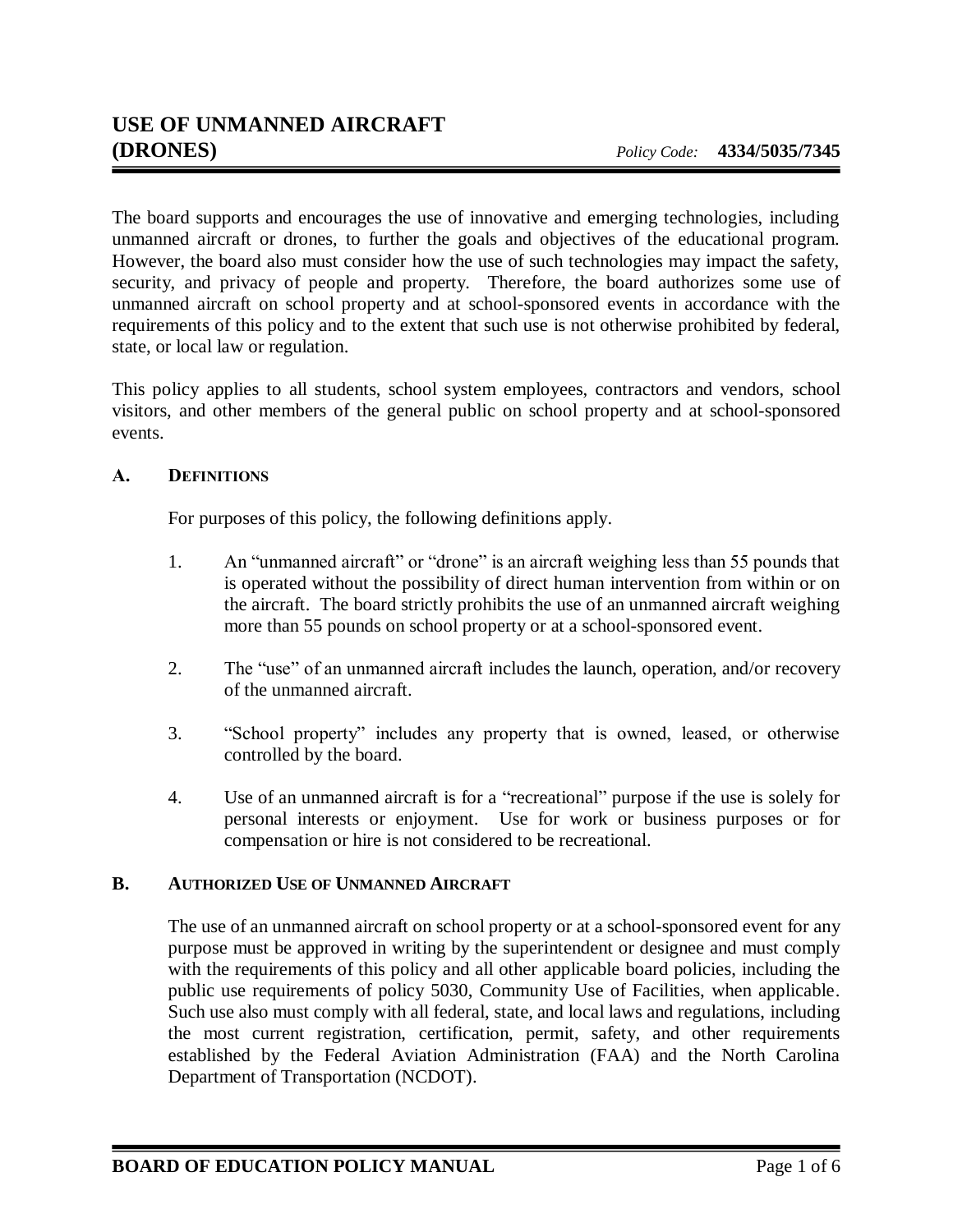The superintendent or designee may grant approval for use on a case-by-case basis with any additional requirements or restrictions deemed appropriate, including, for example, to protect the safety, security, and privacy of people and property. However, the superintendent or designee shall not approve the use of unmanned aircraft for recreational purposes on school property or at school-sponsored events during the school day or at any other time when groups of students or employees may be present outdoors.

Prior to obtaining approval from the superintendent or designee, the operator of any unmanned aircraft may be required to provide proof of insurance, including adequate liability coverage for any claims arising out of the use of an unmanned aircraft, and proof of the registration, certification, permit, and/or waiver required by the FAA and/or NCDOT to operate the unmanned aircraft for the intended purpose(s).

An unmanned aircraft used on school property or at a school-sponsored event must be operated either by or under the direct supervision of an FAA-certified drone pilot in accordance with subsection B.1, below, or by a recreational flyer in accordance with subsection B.2, below.

1. Use by or under the Direct Supervision of an FAA-Certified Drone Pilot

An FAA-certified drone pilot, or an individual under the direct supervision of an FAA-certified drone pilot, may operate an unmanned aircraft for any commercial, educational, recreational, or other school system-related purpose as approved by the superintendent or designee. To qualify as an FAA-certified drone pilot, an individual must obtain a Remote Pilot Certificate from the FAA and have the certificate easily accessible during all use.

An FAA-certified drone pilot and any individual under the direct supervision of an FAA-certified drone pilot must comply with all federal, state, and local laws and regulations, including all applicable requirements under 14 C.F.R. Part 107 ("Part 107"). In addition, if the use of an unmanned aircraft is not solely for hobby or recreational purposes, an FAA-certified drone pilot and any individual under the direct supervision of an FAA-certified drone pilot also must comply with the training and permit requirements of G.S. 63, art. 10, as applicable.

2. Use by a Recreational Flyer

A recreational flyer may operate an unmanned aircraft strictly for recreational purposes as approved by the superintendent or designee. A recreational flyer is not required to be an FAA-certified drone pilot or under the direct supervision of an FAA-certified drone pilot. However, a recreational flyer must comply with all federal, state, and local laws and regulations, including all applicable federal requirements under the *Exception for Limited Recreational Operations of Unmanned Aircraft* (49 U.S.C. 44809).

## **C. UNAUTHORIZED USE OF UNMANNED AIRCRAFT**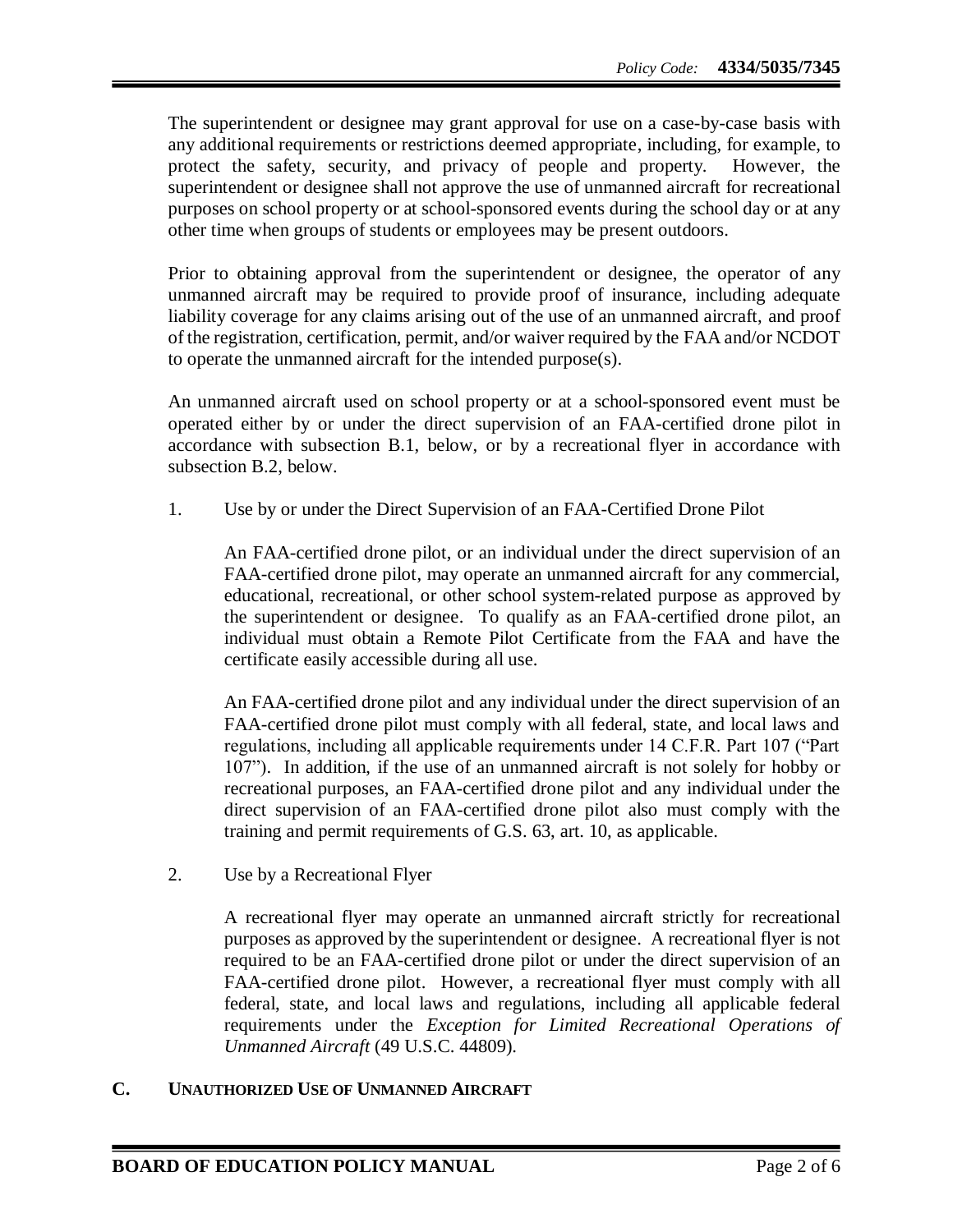School system employees shall reasonably attempt to monitor school property and schoolsponsored events for the unauthorized use of unmanned aircraft. Employees must report any known or suspected unauthorized use of an unmanned aircraft as soon as practicable to the principal or other school official responsible for supervising the school property or school-sponsored event. If the unauthorized use poses a threat to the safety, security, or privacy of people or property, the employee should attempt to intervene directly if it is possible to do so safely and effectively and ask the operator to discontinue the use. If the employee is unable to identify the individual operating the unmanned aircraft, or if the unmanned aircraft is grounded and unattended, the employee should immediately notify the principal or other school official responsible for supervising the school property or school-sponsored event.

A student or school system employee who uses an unmanned aircraft in violation of this policy will be subject to disciplinary action, up to and including suspension or expulsion for students and termination for employees. A contractor or vendor, school visitor, or other member of the general public who uses an unmanned aircraft in violation of this policy will be asked to discontinue the unauthorized use and/or asked to leave school property or the school-sponsored event in accordance with policy 5020, Visitors to the Schools.

School officials may also report the unauthorized use of an unmanned aircraft to local law enforcement and/or the FAA, as appropriate.

## **D. GUIDELINES FOR ALL USE OF UNMANNED AIRCRAFT**

1. FAA Safety Guidelines

A student, school system employee, contractor or vendor, school visitor, or other member of the general public who is authorized by the superintendent or designee to operate an unmanned aircraft on school property or at a school-sponsored event must comply with all applicable FAA safety guidelines, including, but not limited to, the following.

- a. The unmanned aircraft must be registered with the FAA and marked with the registration number.
- b. No later than September 16, 2023, the unmanned aircraft must be equipped with remote identification unless flying within an FAA-recognized identification area.
- b.c. The unmanned aircraft must have a maximum groundspeed of 100 mph or less.
- e.d. The operator must fly the unmanned aircraft during daylight only and must keep the unmanned aircraft within his or her visual line of sight at all times.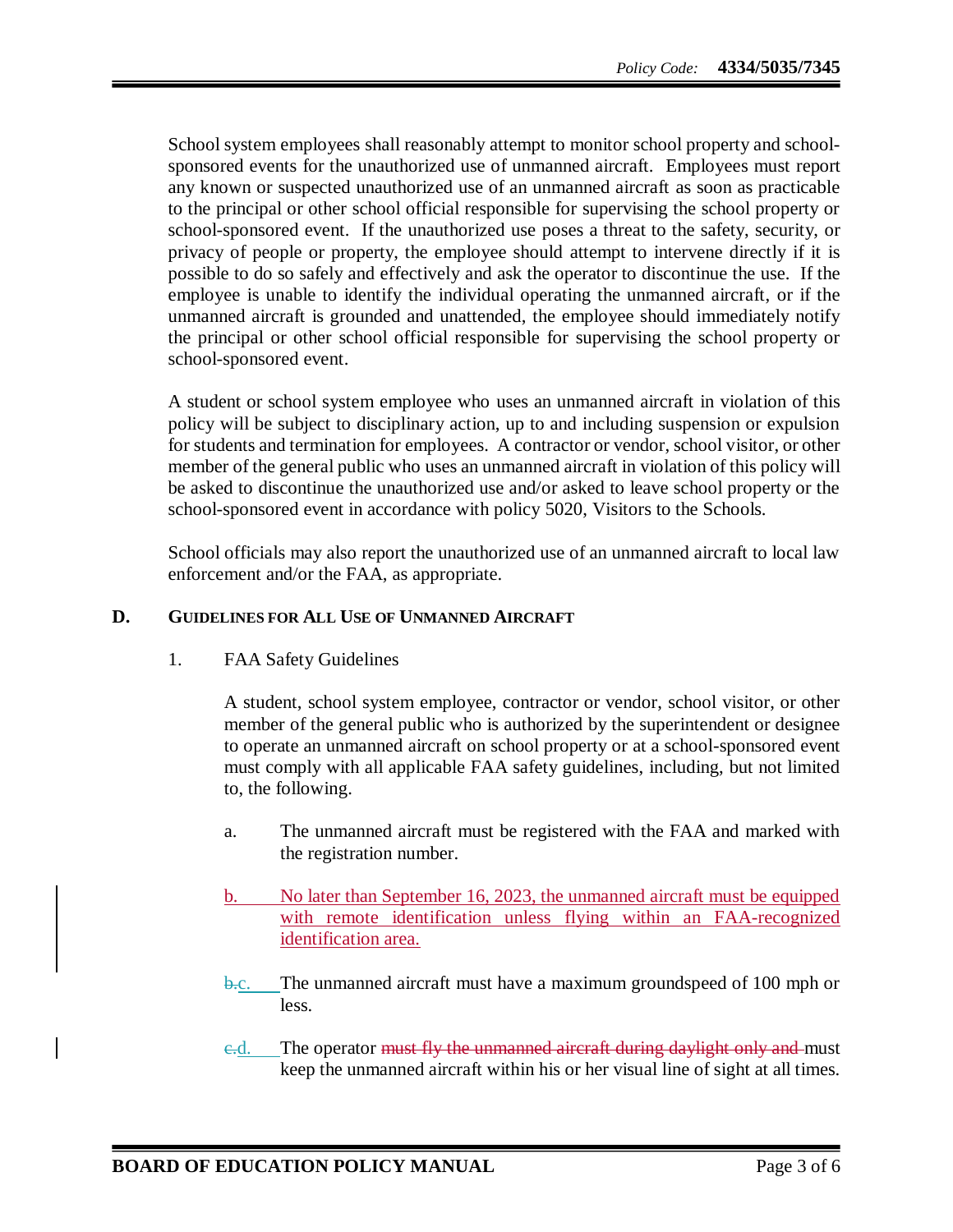- d.e. The operator must not fly the unmanned aircraft above 400 feet in uncontrolled airspace and must not fly the unmanned aircraft in controlled airspace (e.g., near airports) without FAA authorization. The operator must comply with all other FAA airspace restrictions (e.g., near military bases).
- e.f. The operator must not fly the unmanned aircraft near other aircraft and must always yield the right of way to all other aircraft, especially manned aircraft.
- f.g. The operator must not fly the unmanned aircraft over people, groups of people, public events, or stadiums full of people, or near emergency response activities.
- $g-h$ . The operator must not fly the unmanned aircraft under the influence of drugs or alcohol. In addition, the operator must not fly the unmanned aircraft if he or she knows or has reason to know of any other physical or mental condition that would interfere with the safe operation of the unmanned aircraft.
- h.i. The operator must not otherwise fly the unmanned aircraft in a careless or reckless manner.
- 2. Other Guidelines

A student, school system employee, contractor or vendor, school visitor, or other member of the general public who is authorized by the superintendent or designee to operate an unmanned aircraft on school property or at a school-sponsored event also must comply with the following guidelines established by the board.

- a. The operator of any unmanned aircraft on school property or at a schoolsponsored event must provide appropriate documentation of approval from the superintendent or designee immediately upon request by any school system employee.
- b. Students are prohibited from operating an unmanned aircraft on school property or at a school-sponsored event without appropriate faculty or other adult supervision whether or not such supervision is required under federal regulations.
- c. The superintendent or designee, as well as the principal or other school official responsible for supervising school property or a school-sponsored event, may require the operator of an unmanned aircraft to temporarily or permanently suspend further use of the unmanned aircraft on school property or at a school-sponsored event at any time for any reason.
- d. The use of an unmanned aircraft to photograph or to record audio and/or video of the following is prohibited without the express written approval of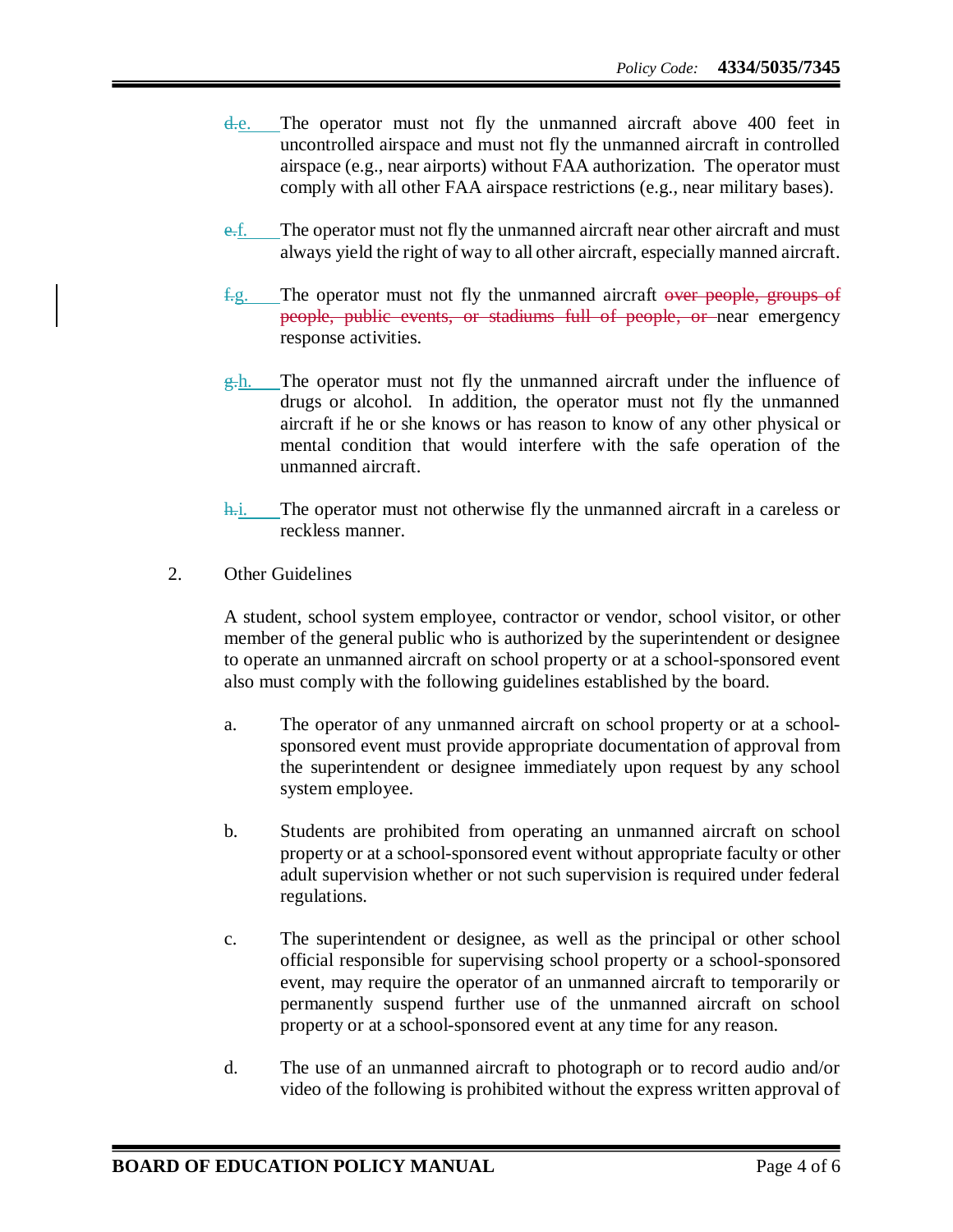the superintendent: (a) students, employees, visitors, or other individuals, (b) school- or school system-sponsored activities and other events, or (c) school buildings or other school system facilities. Any such photographs or other audio and/or video recordings obtained through the use of an unmanned aircraft may not be used for any marketing or other commercial purpose or otherwise distributed to a third party without the express written approval of the superintendent.

- Unmanned aircraft may not be flown over people or moving vehicles without the express written approval of the superintendent. As a precondition of receiving approval, the operator must provide the superintendent information sufficient to determine that the flight will be conducted in compliance with applicable FAA regulations.
- e.f. Any data or other information collected through the use of an unmanned aircraft may not be sold for profit.
- $f.g.$  The use of an unmanned aircraft inside any enclosed school or other building on school property (including any school or other building under construction) or indoors at a school-sponsored event off school property is prohibited without the express written approval of the superintendent or designee.
- $g<sub>z</sub>$ h. The use of unmanned aircraft within the physical confines of any stadium, field, arena, or other structure, including the playing area of the venue, during a North Carolina High School Athletic Association contest, including pre- and post-game activities, is prohibited.
- h.i. Any incident resulting in an injury to a person or damage to property caused by the use of an unmanned aircraft must be reported immediately or as soon as practicable thereafter to the principal or other school official responsible for supervising the school property or school-sponsored event where the incident occurred. This requirement applies whether or not the incident is also subject to the mandatory reporting requirements under federal regulations.
- $\frac{1}{1+i}$ . Any unmanned aircraft owned by a school or the school system must be properly insured and must be scheduled (i.e., listed on the policy) and operated as required by the school system's liability coverage agreement.

The superintendent or designee may develop any additional administrative procedures or other regulations necessary to implement the requirements of this policy or to further protect the safety, security, and privacy of people and property.

Legal References: FAA Reauthorization Act of 2018, P.L. 115-254; 49 U.S.C. 44801 *et seq.*; 14 C.F.R. Part 89, Part 107; Federal Aviation Administration, Advisory Circular 91-57B (May 31,